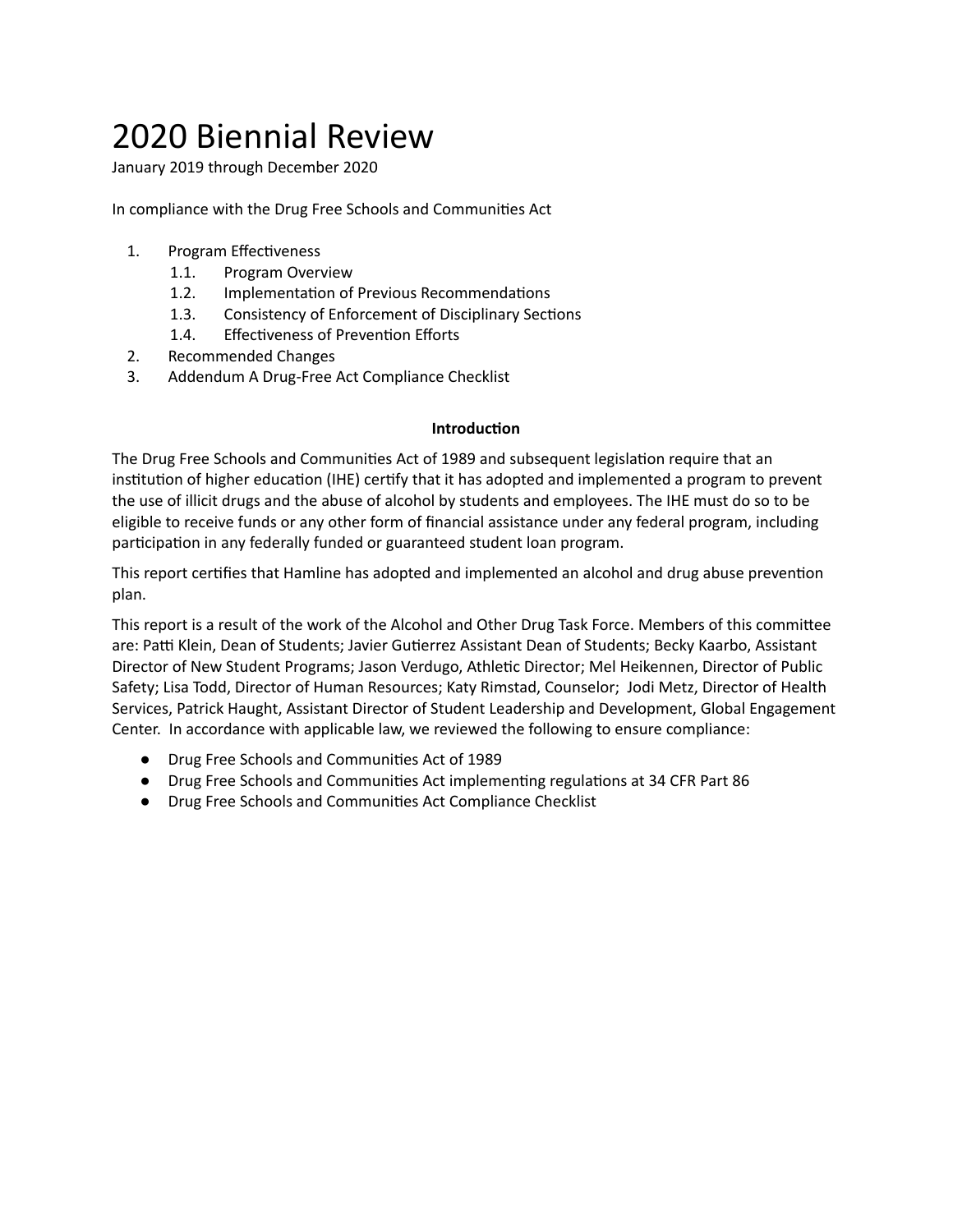- **1.** Program **Effectiveness** 
	- **1.1. Program Overview**
		- **1.1.1.** Annual Written Notice Distribution
			- **1.1.1.1. Students. [Message distributed by email]** Students are informed of the University's Alcohol and Drug policy through various formats. The first begins at our Piper Preview summer sessions. During a Residential Life session staff inform parents and students what the Alcohol and Drug policy is and what sanctions are if they are found responsible of a policy violation. At the time of checking-in to the residence halls, students receive a packet that contains the Residential Life policies which explains the Alcohol and Drug policy in detail. During Piper Passages (orientation program) each residence hall has a floor meeting where the Alcohol and Drug policy is explained to the students. Following census day all students are sent an email informing them that in order to be in compliance with the Federal Drug Free Schools and Communities Act of 1989, the University is obligated to share the university policies, code of conduct, health risks, and local resources for alcohol and drug use.
			- **1.1.1.2. Employees.** In August of 2019, the Office of Human Resources sent an email to all faculty and staff with the University's drug and alcohol policy information. Additionally, new staff and faculty were provided information about the Employee Assistance Program (EAP) through the benefits review process done with the Employee Benefits Manager.
		- **1.1.2. Awareness and Training Efforts** Several efforts help set a positive campus climate right from the beginning. Our 3 main programs that focus on this area are as follows
			- **1.1.2.1. MyStudent Body (FY and Transfer)**: a pre-matriculation assessment administered through the Title IX Coordinator and Dean of Students Office. This is a 3 module online assessment that focuses on drugs, alcohol, and sexual misconduct. It is required by all incoming undergraduate students (first-year and transfer) prior to classes starting. Students who do not have it completed before the fall are then contacted regularly by their NSM, Campus Colleague, FYSem Faculty, and the Title IX Coordinator until it is completed. If not completed by registration for spring semester a hold is put on their account and then cannot register for their next semester until it is completed.
			- **1.1.2.2. Pipers Presents: Skits on Social Responsibility (FY ONLY):** 2020 update: during the fall of 2020 due to covid these skits were adapted into case studies. Case studies dealt with various topics and 1 specific case included a "party scene" to engage students in conversation about safe drinking behavior, accountability/consequence of drinking under age, and personal reflections on alcohol and other drug use during college.
			- **1.1.1.1.** New Student Orientation (FY and Transfer). All new students receive the student code of conduct and references to all student policies in the student planner. They are required to complete the MyStudentBody modules for drugs, alcohol and sexual misconduct. Title IX also hosts a session on consent and other sexual misconduct policies during the spring and fall orientation programs.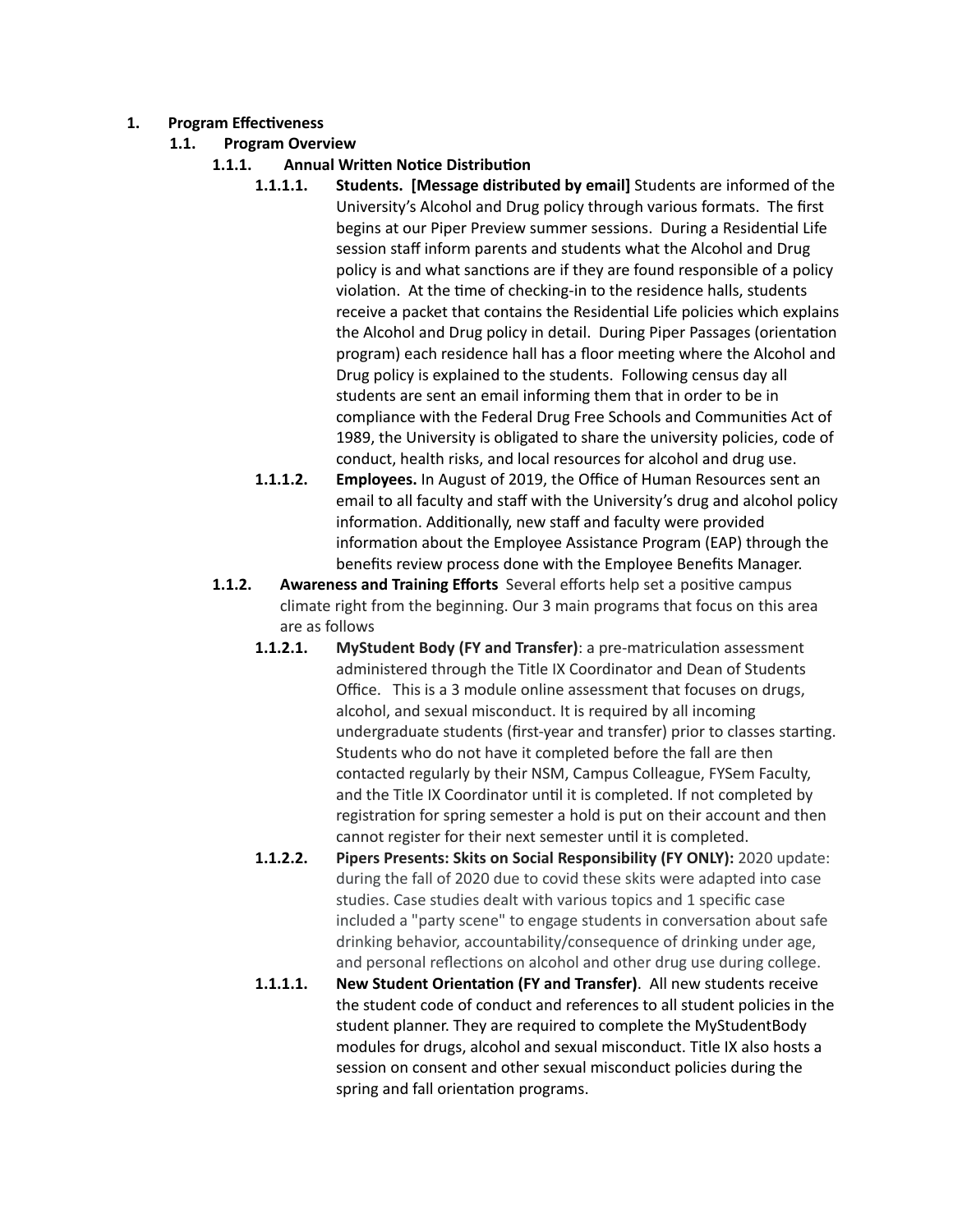**1.1.2.3. Residential Life.** Residence life has always been a significant part of the alcohol-free and educational programming on campus. The Resident Assistants and members of the Residence Hall Association (RHA) provides programming in the halls such as movie nights, game nights, craft nights, and other social programming, etc. All of these events are alcohol-free so they continually model what social programming and events can look like without the use of alcohol. More specifically, they host events such as Root Beer Kegger and Band, they provide Safe Spring Break kits and they create educational bulletin boards about alcohol use, just to name a few. These active and passive programs not only focus on social interaction and fun, but they are specifically designed to educate students in new, creative and informative ways.

#### **1.1.2.4. Counseling and Health Services**

- **1.1.2.4.1. Peer Wellness Educators** Hamline University's Peer Wellness Educators are undergraduate students who are interested in promoting healthy behaviors among their fellow students.
	- **1.1.2.4.1.1. Posted Newsletter** Each month, the Peer Wellness Educators make a one-page newsletter that is hung on the inside door of each bathroom stall. Each "Toilet Tribune" shares information about relevant health topics for that month (i.e., how to identify if your friend has alcohol poisoning, stress management tips for finals week) and includes an advertisement for a health-related event on campus put on by the Peer Wellness Educators.
	- **1.1.2.4.1.2. Spring Break Kits.** The Peer Wellness Educators give out over 100 Spring Break Kits every year in the week before Hamline's spring break. These kits are a water bottle that is filled with condoms, sunscreen, bandaids, mints, information about how to spot alcohol poisoning, and general safety tips for spring break.
	- **1.1.2.4.1.3. Thirsty Thursdays or Tipsy Tuesdays.** The Peer Wellness Educators host an alcohol-free event every fall during which students learn about Hamline's amnesty policy, how to drink safely, and how to identify alcohol poisoning. Students then watch a popular movie.
	- 1.1.2.4.1.4. Alcohol education/training for Peer Wellness **Educators.** Training for new members for the Peer Wellness Education leadership team is conducted each year by a counseling or health professional to educate student leaders about Hamline's alcohol and drug related policies, recognizing at-risk peers, strategies for peer intervention, referral to resources, and general health statistics regarding alcohol and drug use.
- **1.1.2.4.2.** Including alcohol education within other Peer Wellness **Education and major campus events.** Peer Wellness Educators include alcohol awareness and educational statistics in marketing campus events (i.e., social norming campaigns, flyers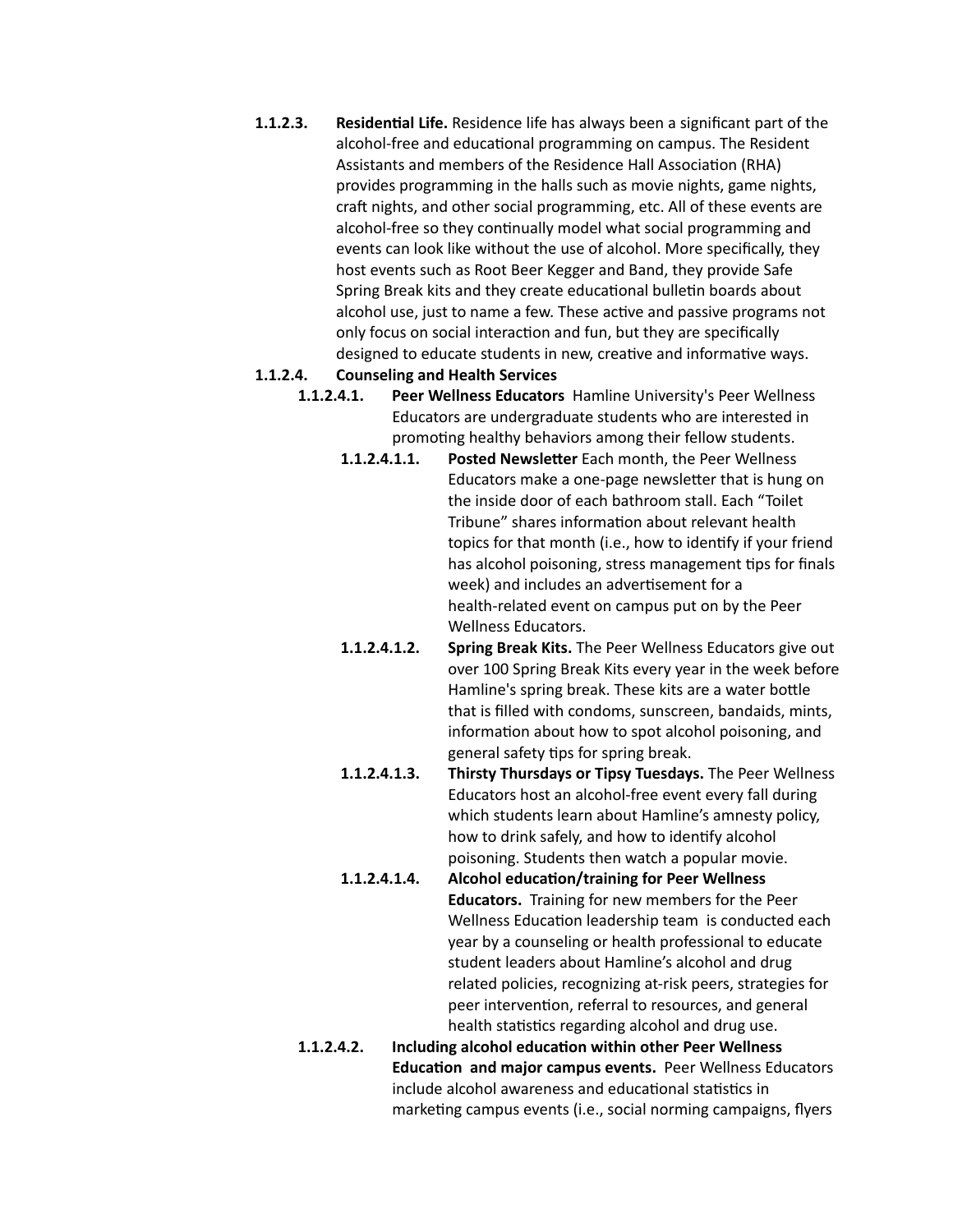with Homecoming dance tickets) and other Peer Wellness Education programming where alcohol is not the main topic (i.e., safe dating, stress management, and bystander intervention programming.)

- **1.1.2.4.2.1. Wellness Seminars.** The Peer Wellness Educators presented on various health-related topics to first year students as part of a requirement for some First Year Seminar classes. One topic, nutrition, included information on safe and responsible alcohol use.
- **1.1.2.5. Alcohol/Drug Assessment.** When students meet with counselors or medical providers at Counseling & Health Services, all providers assess the students' current and past alcohol and drug use habits and then adjust their treatment as needed. They may spend time in the meeting with the student discussing their substance use behaviors or they may refer the student to an off-campus treatment resource.
- **1.1.2.6. National College Health Assessment.** This assessment is conducted every 3 years. 2020 is our next scheduled participation.
- **1.1.2.7. Dean of Students Office**
	- **1.1.2.7.1.** MyStudentBody MyStudentBody is an online interactive wellness prevention program. It teaches students about alcohol, drugs, and other addictive substances. The goal of the course is to increase students' knowledge, decrease harmful behaviors, and provide information to help students make good decisions. Hamline University requires first year students to complete the course.

#### **1.1.2.7.1.1.** *Summary data:*

#### *6/1/2019-5/31/2020:*

- 711 undergraduate students completed the program
- 65 students were "in progress"
- 91% completion rate
- 547 total number of first-year undergraduate students admitted Fall 2020

#### *6/1/2018-5/31/2019:*

- 672 undergraduate students completed the program
- 71 students were "in progress"
- 90% completion rate
- 538 total number of first- year undergraduate students admitted Fall 2019

#### 1.1.2.8. **International Programs- Global Engagement Center**

**1.1.2.8.1.** Study Away/Abroad Orientation. The Study Away (in person) Pre-Departure Orientation is conducted twice a year for all Hamline students students going on programs for Academic Year, Semester, Summer and Short-term programs. All students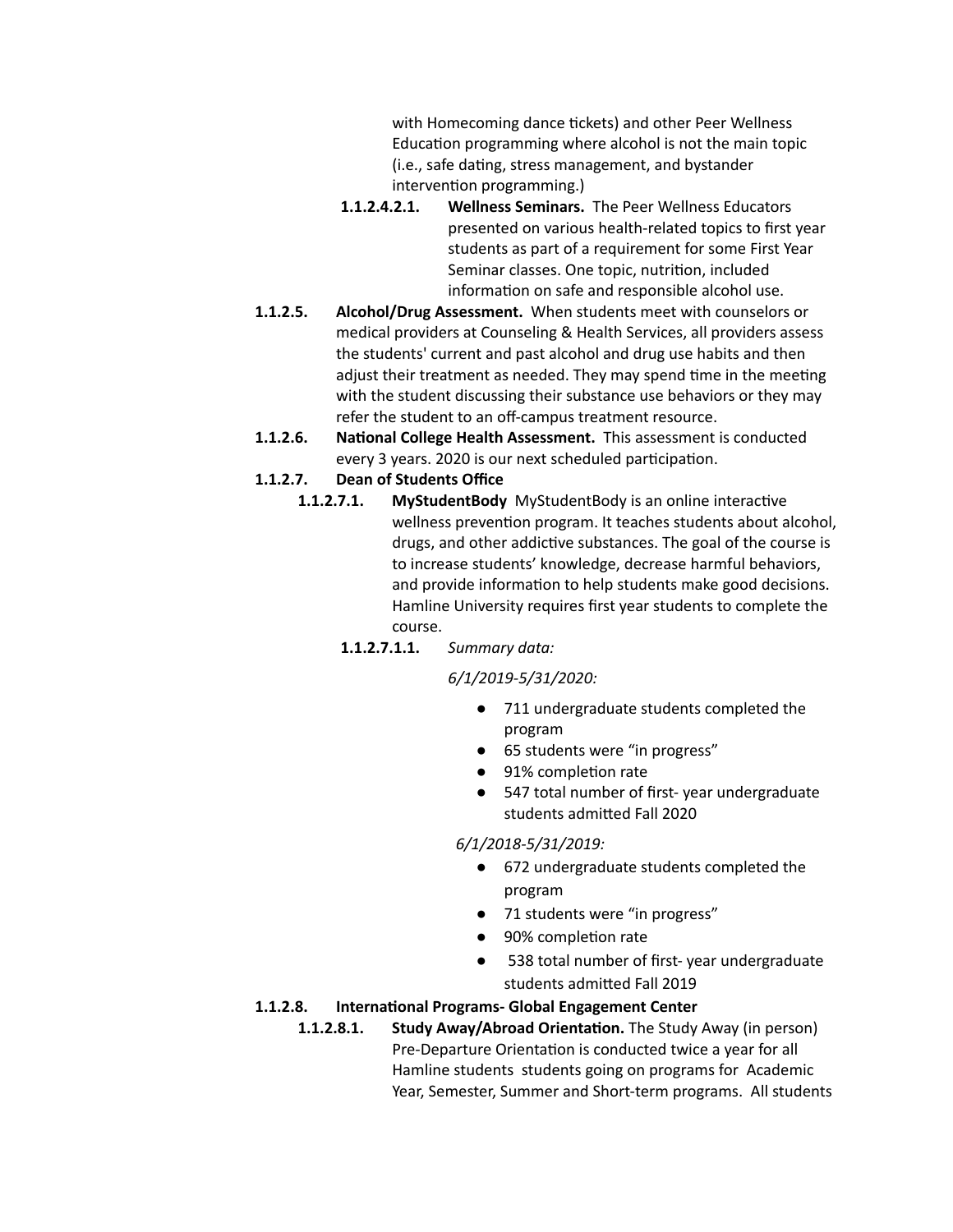learn about laws that differ from the U.S. and how to research relevant local laws, with an emphasis on the drinking age. In all cases, students are encouraged to think very carefully about the choices they make when it comes to alcohol/drug use and the dangers they may find themselves in if they should indulge. Students are also informed that not only do they need to comply with local laws, they are also expected to abide by University and program specific policy as well. If they are sent home because of alcohol/drug use, or any other type of violations, they will be charged for violating University policy and result in a University conduct hearing. This information is reiterated in the online pre-departure orientation "Health and Safety" module that advises students that they are subject to local laws involving alcohol & drug use, the Hamline Student Code of Conduct, program-specific Code-of Conduct rules, and that there can be consequences upon return to Hamline if any of these rules are broken.

- **1.1.2.8.2. International Student Orientation.** All international students enrolling at Hamline in F-1 nonimmigrant student or J-1 exchange visitor status are required to attend International Student Orientation. They are made aware that the legal drinking age in the United States is 21 and being caught drinking underage or providing alcohol to those under 21 is strictly prohibited. Students also understand that getting caught in these situations could result in a University conduct hearing. Should they get caught by local law enforcement the results could have serious effects on their immigration/visa status.
- **1.1.2.9. Athletics.** Hamline students wishing to participate in athletics have to acknowledge and electronically sign the following documents: HU Student Code of Conduct, NCAA compliance forms that acknowledge all NCAA banned substances, and NCAA Championship drug testing consent. Hamline Athletics conducts an annual All Athlete meeting to discuss expectations and University policies that relate to drug use and alcohol consumption. Hamline Athletics collaborates with the Dean of Students Office when addressing conduct and policy violations. Student athletes that arrive early for fall camp are addressed by residential life about University policies, including drug use and alcohol consumption. Student athletes also invite speakers twice a year that include alcohol and drug education.

1.1.2.10. Office of Student Activities & Leadership Development - Travel Policy. **Effective Fall 2020 and until further notice, all Hamline-sponsored student travel including conferences and competitions has been** suspended. Traditionally, however, students work with the Student Activities & Leadership Development office to become approved Trip Coordinators, in lieu of having a faculty or staff person present. Students do not have to sign a copy of the Student Code of Conduct, but it is made clear to the Trip Coordinators that one of their roles is communicating to all travel participants that the Student Code of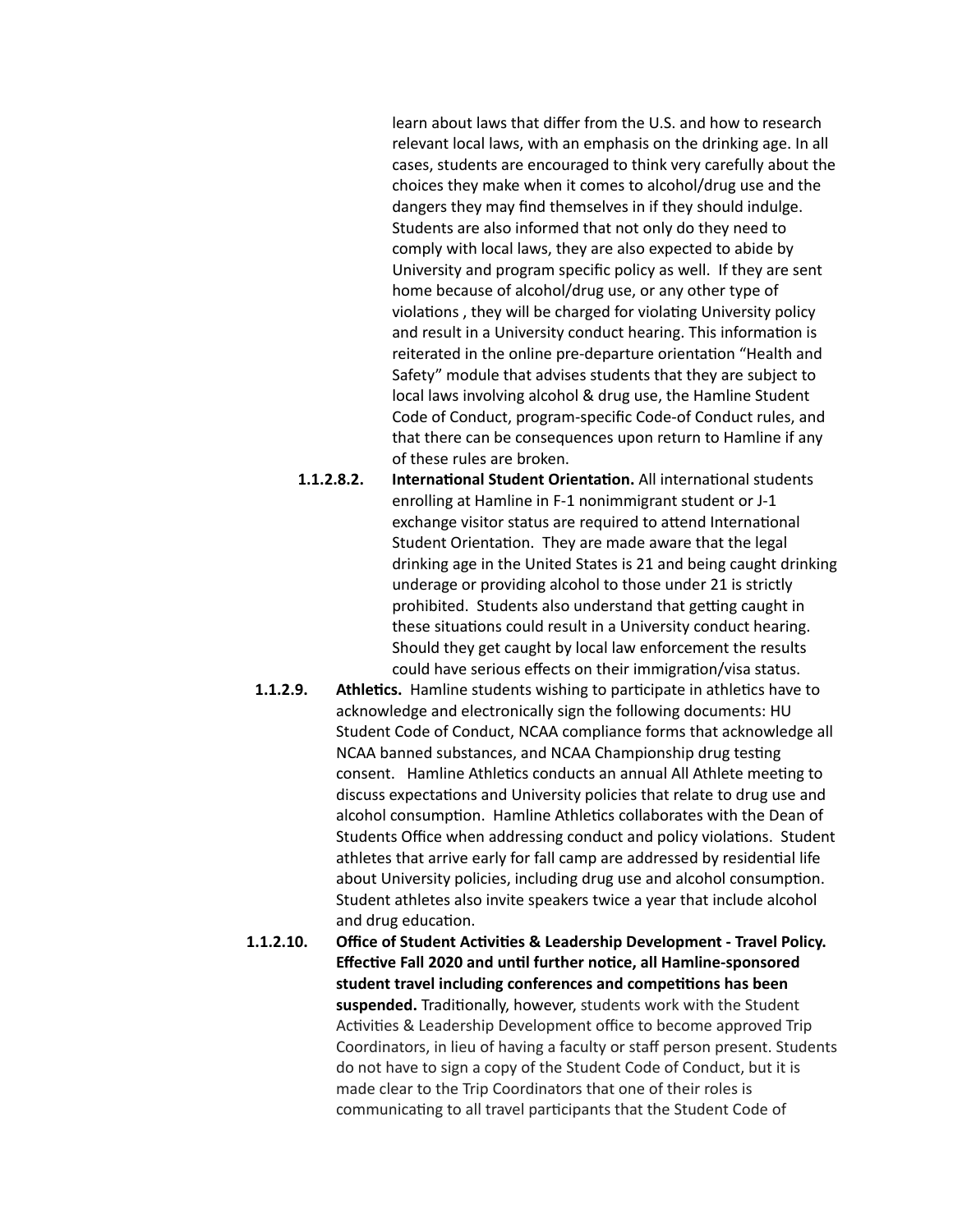Conduct is enacted while they are off campus on Hamline business, that they must abide by it and/or will be held up to it through the conduct process if issues arise, and that the travel policy explicitly states that no student may consume any drug or alcohol while traveling on behalf of the University, regardless of their age. All students that travel for Hamline-sponsored business or activities are required to sign an Emergency Contact Form and a Liability Waiver.

**1.1.2.10.1. Alcohol Free Events** Any Hamline-hosted student event is alcohol-free, for example: Programming Board, Residential Life, etc.

For staff events, a policy has been established through the Risk Management Office that can allow a limited number of drink tickets at all-faculty/staff events.

#### 1.2. **Implementation of Previous Recommendations (Committee)**

- 1.2.1. **Recommendation:** Appoint an Alcohol and Drug Prevention Coordinator Not completed, needs to be approved through Operating Call Process
- 1.2.2. **Recommendation:** Establish a task force to examine current efforts and recommend any changes or additional activities to promote a drug and alcohol abuse-free campus.

Not completed, the new dean of students has asked for a group to be formed to take this on

1.2.3. **Recommendation:** Review Employee and Student Awareness and Training Efforts and Consider a Task Force.

Not completed

1.2.4. **Recommendation:** Research to find out if it is best practice to track if students actually open their email regarding the information about the Drug-Free Schools and Communities Act.

> In progress, trying to identify schools that do this or find a venue to find data on this.

1.2.5. **Recommendation:** Create a written prevention program document separate from the compliance report.

> Not completed, either to be created by an Alcohol and Drug Prevention Coordinator or committee being formed through the Dean of Students Office

#### 1.3. **Addional Recommendaons from External Review**

**1.3.1. Recommendation (from Hamline Legal Counsel Compliance Audit): Study the** effectiveness of prevention efforts and make recommendations for improvements with each biennial review *(This is a priority item).*

> **Not completed-**Now that the student affairs reorganization is complete, the new dean of students has asked for a group to be formed to take this on.

**1.3.2. Recommendation (from Hamline Legal Counsel Compliance Audit): Review** Employee and Student Awareness and Training Efforts and Consider a Task Force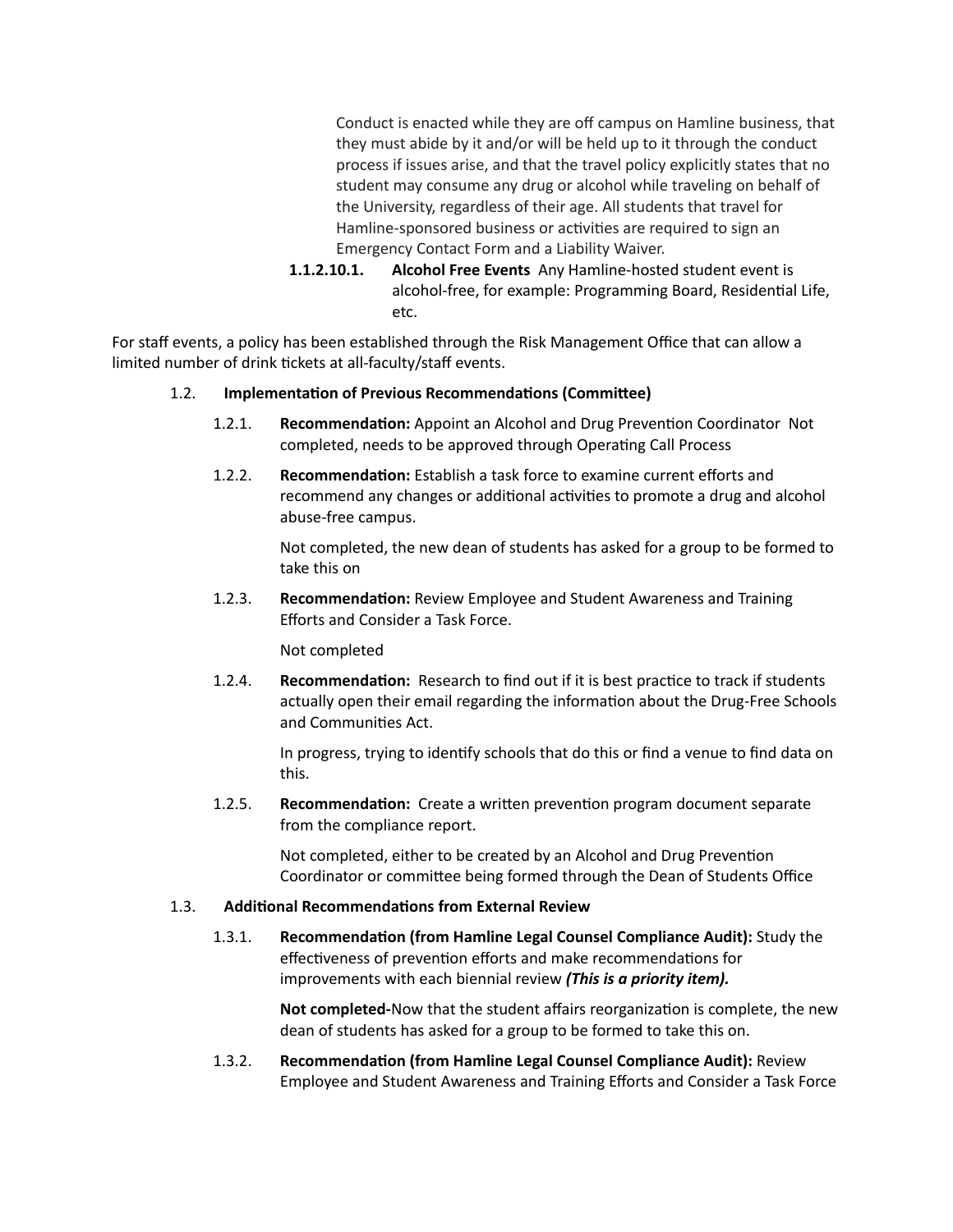**Not Completed-**With the appointment of the new Dean of Students, she has asked that we revisit a task force or committee to review this goal.

#### 1.4. **Consistency of Enforcement of Disciplinary Sections**

#### 1.4.1. **Sanctions.**

- 1.4.1.1. **Alcohol.** If students are found responsible for violating the alcohol policy, sanctioning occurs with a monetary fine and educational requirements for students to complete. Students who violate the alcohol policy for the first time are sanctioned a fine of \$150, given a formal warning, as well as some educational sanctions that may include a reflection paper or restorative piece. A second violation incurs a \$300 fine and community service and an alcohol assessment may be required, a third violation incurs a \$600 fine, the student is placed on probation, and parents are notified. Any further violations are sent to a conduct board for adjudication.
- 1.4.1.2. **Drugs.** If a student is found responsible for violating the drug policy, sanctioning occurs with a monetary fine and educational requirements for students to complete. Students who violate the drug policy are placed on probation, parental notification, and a fine. A referral for a drug assessment may be required. Students who continue to violate the drug policy are sent to a conduct board.
- 1.4.1.3. **On-Campus Enforcement.** Resident advisors, area coordinators and Hamline Public Safety are trained in confronting policy violations. They confront any suspicion of alcohol or drug violations. If it is noticeable that a student is intoxicated the staff will have a conversation with the student regardless of age. Staff documented all incidents followed up through our conduct process.

#### 1.4.1.4. **Data.**

#### **On-Campus Student Conduct Violations related to Alcohol and Drugs**

| Alcohol and | # of Calls related | # of Actual       | # of Sanctions |
|-------------|--------------------|-------------------|----------------|
| other drugs | to (Alcohol/Drug)  | <b>Violations</b> | (Alcohol/Drug) |
|             |                    | (Alcohol/Drug)    |                |
| 2018        | 27/35              | 18/20             | 18/20          |
| 2019        | 29/20              | 25/10             | 25/10          |

1.4.2. **Effectiveness of Prevention Efforts**. We have continued our efforts to hold students accountable to the drug and alcohol violations. The philosophy of our conduct process is educational. Number of Alcohol has remained steady and drug has gone up.

#### 2. **Recommended Changes for 2021-2023**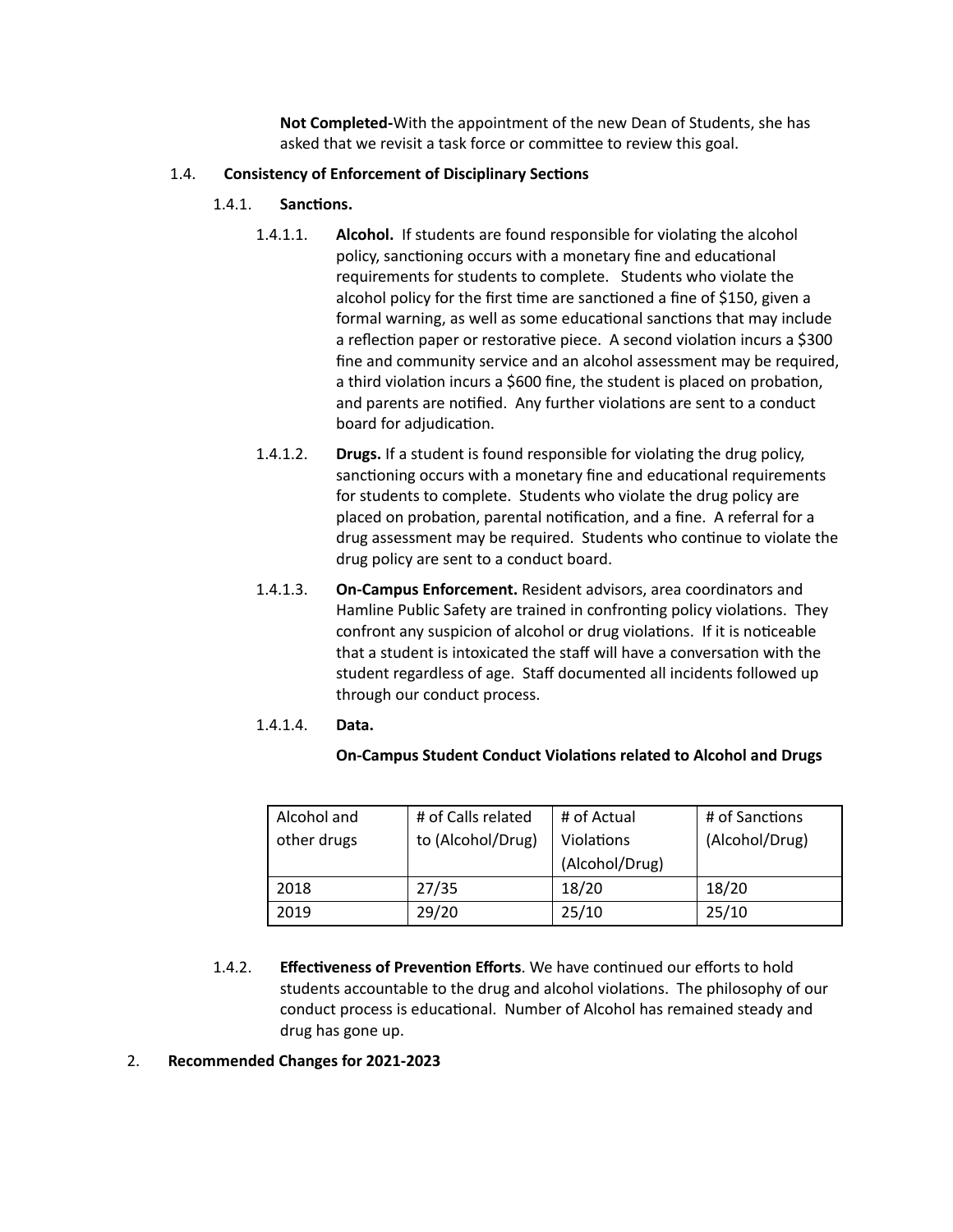- 2.1. **Recommendation:** Have conduct administrators spend more time discussing community impact of drug and alcohol violations to students.
- 2.2. **Recommendation:** Establish a task force to examine current efforts and recommend any changes or additional activities to promote a drug and alcohol abuse-free campus.
- 2.3. **Recommendation (from Hamline Legal Counsel Compliance Audit): Study the** effectiveness of prevention efforts and make recommendations for improvements with each biennial review *(This is a priority item).*
- 2.4. **Recommendation:** Research to find out if it is best practice to track if students actually open their email regarding the information about the Drug-Free Schools and Communities Act
- 2.5. **Recommendation:** Create a written prevention program document separate from the compliance report.
- 2.6. Recommendation (from Hamline Legal Counsel Compliance Audit): Review Employee and Student Awareness and Training Efforts and Consider a Task Force.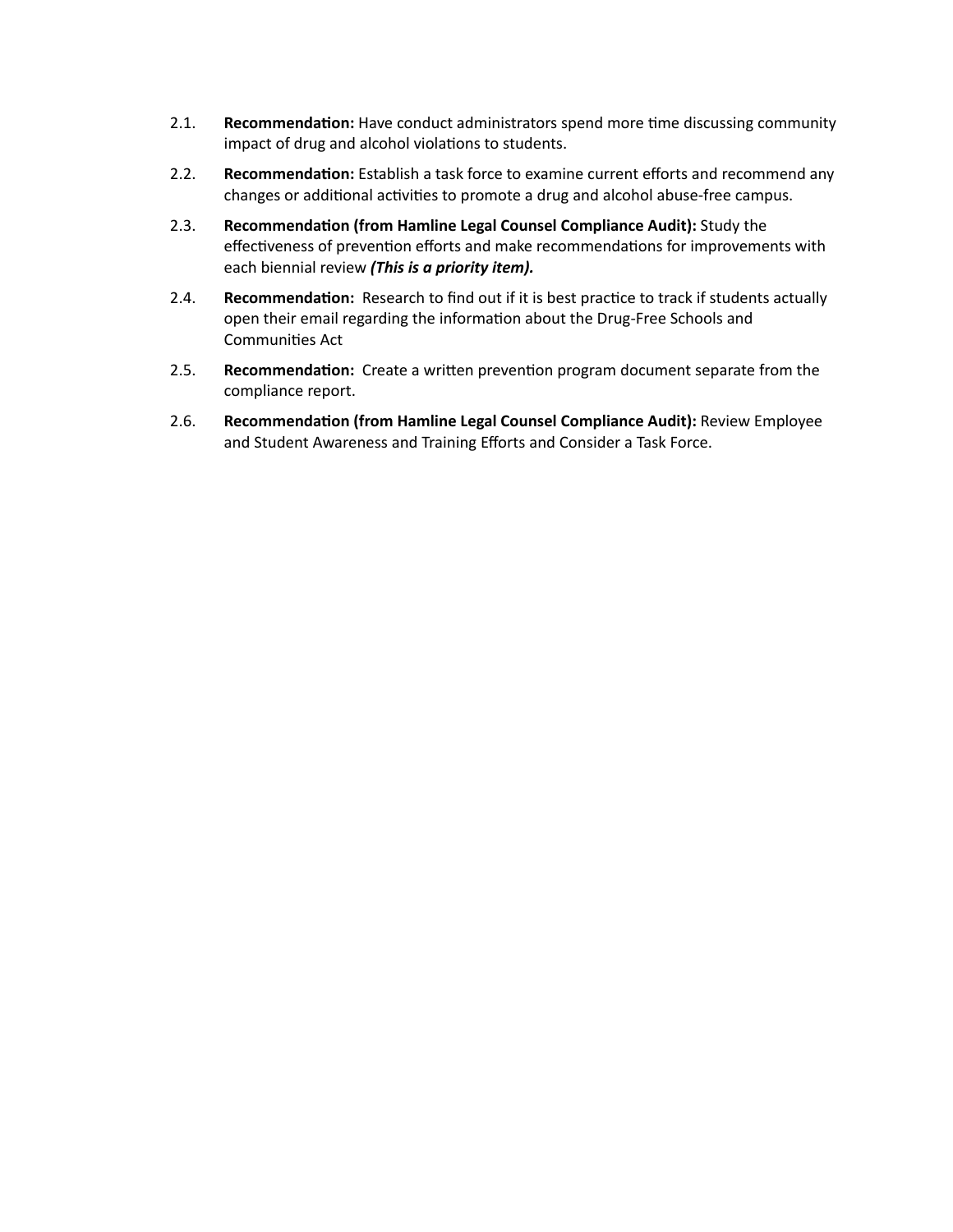#### Addendum A

### Drugs Free Act Compliance Checklist

## Part 86, Drug-Free Schools and campuses Regulations compliances

| Checklist                                                                                                                                                                                                                                                                             |                                      |                                    |                                   |                                                                                                                                                                                        |
|---------------------------------------------------------------------------------------------------------------------------------------------------------------------------------------------------------------------------------------------------------------------------------------|--------------------------------------|------------------------------------|-----------------------------------|----------------------------------------------------------------------------------------------------------------------------------------------------------------------------------------|
| <b>Compliance Point</b>                                                                                                                                                                                                                                                               | <b>Student</b><br>compliant<br>(y/n) | <b>Staff</b><br>compliant<br>(y/n) | <b>Faculty</b><br>Compliant (y/n) | <b>Notes</b>                                                                                                                                                                           |
| 1. Does the Institution<br>maintain a copy of its drug<br>prevention program (yes,<br>where is it located)                                                                                                                                                                            | Yes                                  | Yes                                | Yes                               | The drug prevention program information is on the<br>Dean of Students Office website. For faculty and<br>staff, the information is obtained through the<br>Employee Assistance Program |
| 2. Does the institution provide<br>annually to each employee<br>and each student, who is<br>taking one or more classes<br>for any type of academic<br>credit except for continuing<br>education units, written<br>materials that adequately<br>describe and contain the<br>following: | Yes                                  |                                    |                                   | Distributed via email from the Dean of Students<br>Office                                                                                                                              |
| 2a. Standards of conduct that<br>prohibit unlawful possession,<br>use, or distribution of illicit<br>drugs and alcohol on its<br>property or as a part of its<br>activities                                                                                                           | Yes                                  | Yes                                | Yes                               |                                                                                                                                                                                        |
| 2b. A description of the<br>health risks associated with<br>the use of illicit drugs and the<br>abuse of alcohol                                                                                                                                                                      | Yes                                  | Yes                                | Yes                               |                                                                                                                                                                                        |
| 2c. A description of<br>applicable legal sanctions<br>under local, state, or federal<br>law<br>2d. A description of<br>applicable counseling,<br>treatment, or rehabilitation<br>or re-entry programs                                                                                 | Yes                                  | Yes                                | Yes                               |                                                                                                                                                                                        |
| 2e. A clear statement of the<br>disciplinary sanctions the<br>institute will impose on<br>students and employees and<br>a description of those<br>sanctions<br>3. Are the above materials                                                                                             | Yes                                  | Yes                                | Yes                               |                                                                                                                                                                                        |
| distributed to students in one<br>of the following ways                                                                                                                                                                                                                               |                                      |                                    |                                   |                                                                                                                                                                                        |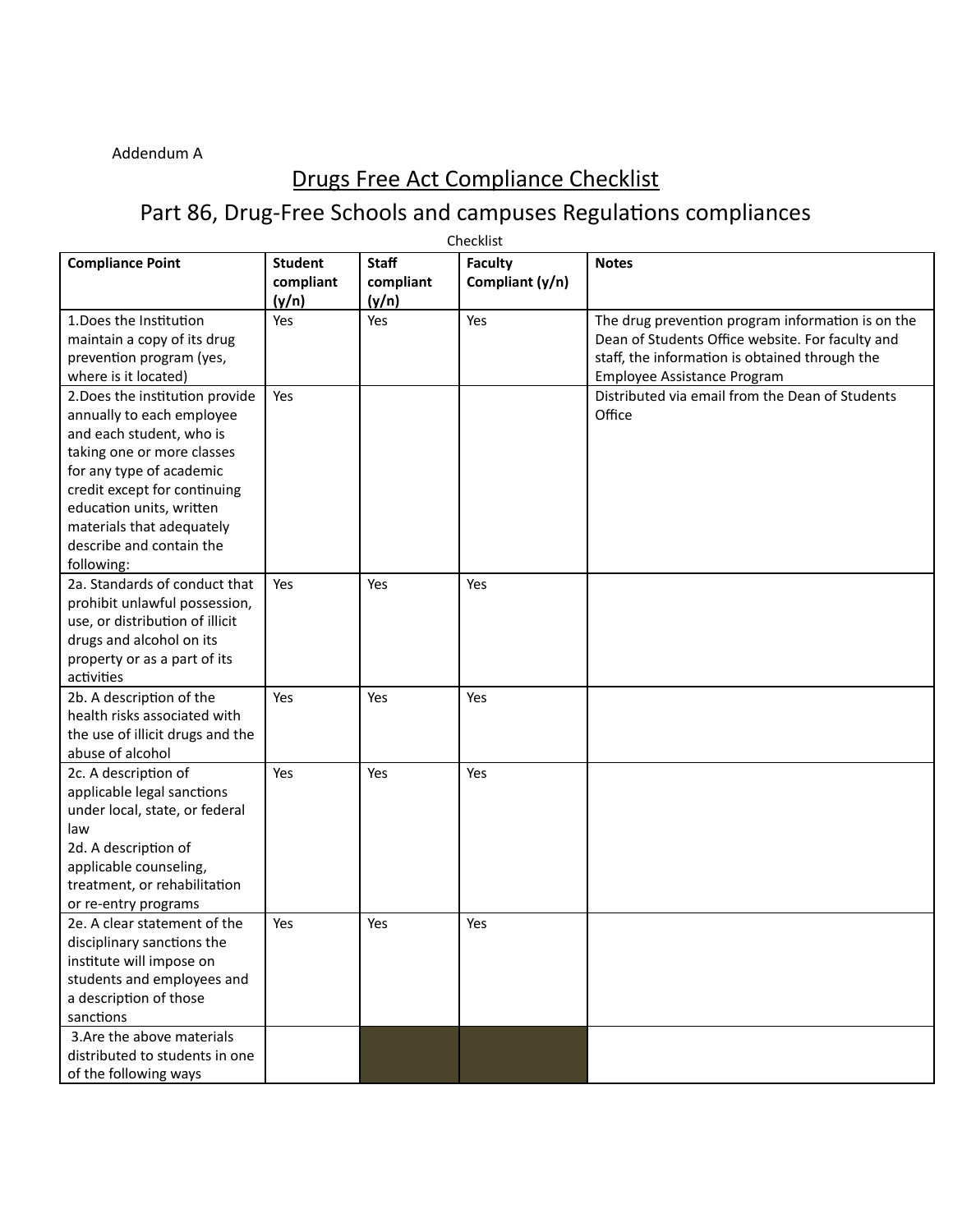| 3a. Mailed to each student                       | no  |     |           |                                                                                                         |
|--------------------------------------------------|-----|-----|-----------|---------------------------------------------------------------------------------------------------------|
| (separately or included in                       |     |     |           |                                                                                                         |
| another mailing)                                 |     |     |           |                                                                                                         |
| 3b. Through campus post<br>offices boxes         | no  |     |           |                                                                                                         |
| 3c. Class schedules which are                    | no  |     |           |                                                                                                         |
| mail dot each student                            |     |     |           |                                                                                                         |
| 3d. During Freshman                              | Yes |     |           | Skits on Social Responsibility that provides                                                            |
| Orientation                                      |     |     |           | information about the alcohol policy. It's About                                                        |
|                                                  |     |     |           | Respect that focuses on the intersection between                                                        |
|                                                  |     |     |           | alcohol/drugs and sexual assault. Information                                                           |
|                                                  | Yes |     |           | appears in the student planners as well.                                                                |
| 3e. During transfer student<br>orientation       |     |     |           | Information appears in the student planners as well.<br>Skits on Social Responsibility that provides    |
|                                                  |     |     |           | information about the alcohol policy. It's About                                                        |
|                                                  |     |     |           | Respect that focuses on the intersection between                                                        |
|                                                  |     |     |           | alcohol/drugs and sexual assault.                                                                       |
| 3f. In another manner (please                    | Yes |     |           | email, paper copy to all on campus students,                                                            |
| describe)                                        |     |     |           | athletes sign Electronic Athletic Code of Conduct                                                       |
| 4.Do the means of                                | Yes |     |           |                                                                                                         |
| distribution provide                             |     |     |           |                                                                                                         |
| reasonable assurance that                        |     |     |           |                                                                                                         |
| each student receives the                        |     |     |           |                                                                                                         |
| materials annually?<br>5. Does the institution's | Yes |     |           |                                                                                                         |
| distribution plan make                           |     |     |           | There is an online orientation program available to<br>all students. Whenever a student moves on campus |
| provisions for providing these                   |     |     |           | at any point in the year receives a policy summary                                                      |
| materials to students who                        |     |     |           | and link to all policies.                                                                               |
| enroll at some date after the                    |     |     |           |                                                                                                         |
| initial distributions?                           |     |     |           |                                                                                                         |
| 6.Are the above (compliance                      |     |     |           |                                                                                                         |
| #2) distributed to staff and                     |     |     |           |                                                                                                         |
| faculty in one of the following                  |     |     |           |                                                                                                         |
| ways<br>6a. Mailed                               |     | No  | <b>No</b> |                                                                                                         |
| 6b. Through campus post                          |     | No  | No        |                                                                                                         |
| office boxes                                     |     |     |           |                                                                                                         |
| 6c. during new employee<br>orientation           |     | Yes | Yes       |                                                                                                         |
| 6d. In another manner                            |     | Yes | Yes       | Usually happens around April 1st via email                                                              |
| (please describe)                                |     |     |           | notification                                                                                            |
| 7.Do the means of                                |     | Yes | Yes       |                                                                                                         |
| distribution provide                             |     |     |           |                                                                                                         |
| reasonable assurance each                        |     |     |           |                                                                                                         |
| staff and faculty member                         |     |     |           |                                                                                                         |
| receives the materials                           |     |     |           |                                                                                                         |
| annually?                                        |     |     |           |                                                                                                         |
| 8. Does the institution's                        |     | Yes | Yes       | All new employees go through a new employee                                                             |
| distribution plan make                           |     |     |           | orientation through HR.                                                                                 |
| provisions for providing these                   |     |     |           |                                                                                                         |
| materials to staff and faculty                   |     |     |           |                                                                                                         |